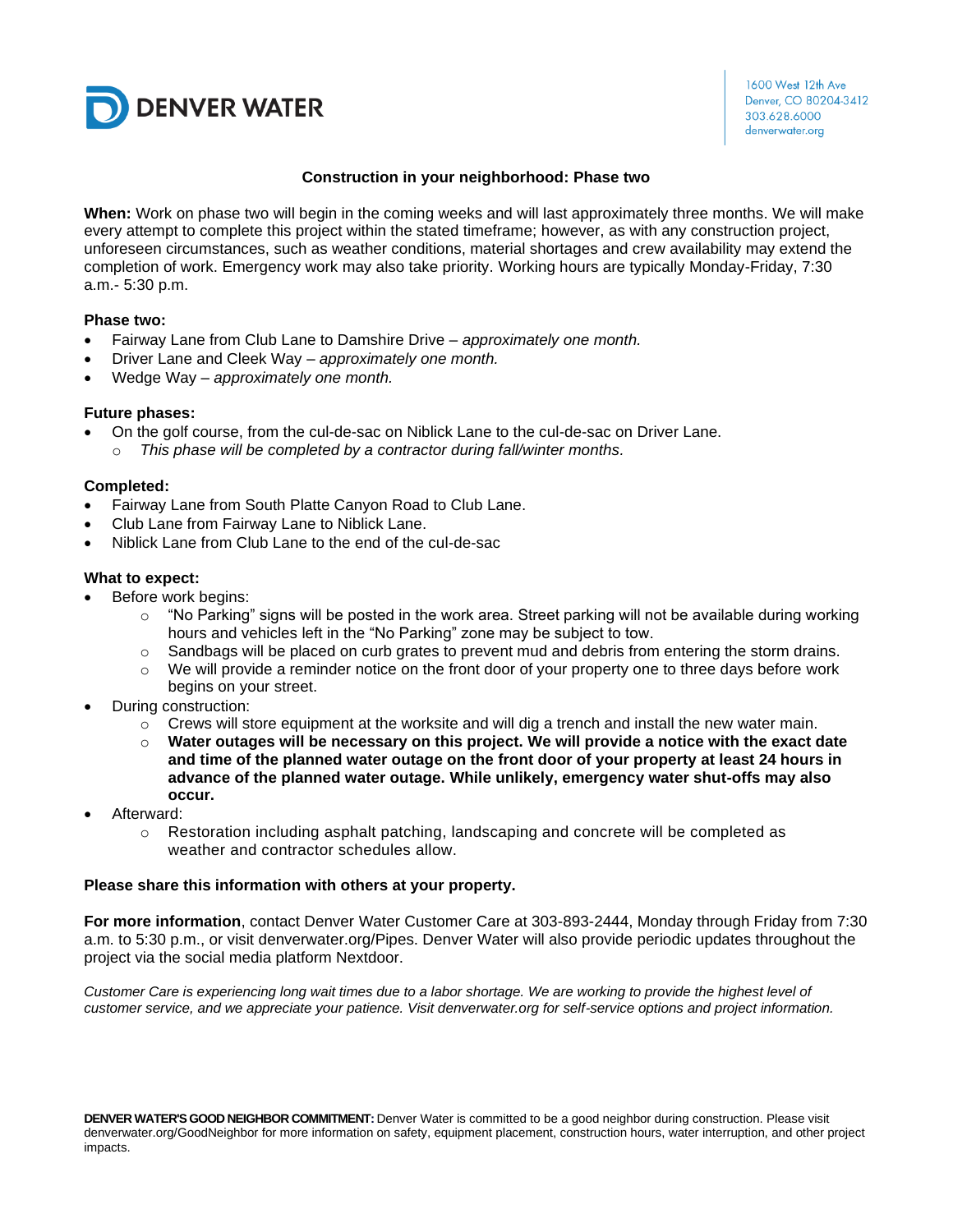

1600 West 12th Ave Denver, CO 80204-3412 303.628.6000 denverwater.org

### **Obra de construcción en su vecindario: Segunda etapa**

**Cuándo:** La segunda etapa del trabajo está programada para comenzar en las próximas semanas y se completará en un plazo de tres meses. Haremos todo lo posible para completar este proyecto dentro del plazo establecido; sin embargo, tal como ocurre con cualquier proyecto de construcción, pueden presentarse circunstancias imprevistas que obliguen a prolongar la finalización del proyecto, tales como mal clima, escasez de material y disponibilidad de la cuadrilla. Los trabajos de emergencia también podrían tener prioridad. Las horas de trabajo generalmente serán de lunes a viernes de 7:30 a.m. a 5:30 p.m.

### **Segunda etapa:**

- Fairway Lane desde Club Lane hasta Damshire Drive *– aproximadamente un mes.*
- Driver Lane y Cleek Way *– aproximadamente un mes.*
- Wedge Way *– aproximadamente un mes.*

### **Próximas etapas:**

- En el campo de golf, desde la calle sin salida en Niblick Lane hasta la calle sin salida en Driver Lane.
	- o *Un contratista completará esta etapa durante los meses de otoño e invierno.*

### **Completado:**

- Fairway Lane desde South Platte Canyon Road hasta Club Lane.
- Club Lane desde Fairway Lane hasta Niblick Lane.
- Niblick Lane desde Club Lane hasta la calle sin salida.

### **Qué puede esperar:**

- Antes de que el trabajo inicie:
	- o Se pondrán señales de "No Estacionamiento" en el área de trabajo. El estacionamiento en la calle no estará disponible durante las horas de trabajo y los vehículos estacionados en la zona de "No Estacionamiento" pueden estar sujetos a ser remolcados.
	- o Se colocarán sacos de arena en las rejillas de la acera para evitar que el lodo y los escombros entren en los desagües de tormentas.
	- o Colocaremos un recordatorio al frente de la puerta de su propiedad, de uno a tres días antes de que comience el trabajo en su calle.
- Durante la construcción:
	- Las cuadrillas de Denver Water tendrán el equipo de construcción almacenado en el lugar de trabajo y trabajarán en fases para excavar una zanja e instalar la nueva cañería maestra.
	- o **Necesitaremos desconectar el servicio de agua durante este proyecto. Por lo menos 24 horas antes del corte del servicio de agua planificado, colocaremos un aviso en la manija de la puerta de su propiedad que contendrá la fecha y hora específica del corte. Aunque no muy probable, se pueda necesitar desconectar el servicio de agua en caso de emergencia.**
- Posteriormente:
	- o La restauración, incluyendo el parcheo del asfalto, el concreto y la jardinería se completarán cuando el tiempo y los horarios de los contratistas lo permitan.

#### **Por favor comparta esta información con otros en su propiedad.**

**Para obtener más información**, comuníquese con el Departamento de atención al cliente al 303-893-2444, de lunes a viernes de 7:30 a.m. a las 5:30 p.m. o visite denverwater.org/Pipes. Denver Water también proporcionará actualizaciones periódicas durante el proyecto a través de la plataforma de redes sociales Nextdoor.

*El Departamento de atención al cliente está experimentando tiempos de espera prolongados debido a la escasez de personal. Estamos trabajando para*  brindarle un servicio al cliente del más alto nivel. Le agradecemos su paciencia. En denverwater.org puede encontrar las opciones de autoservicio e *información de nuestros proyectos.*

**COMPROMISO DE SER UN BUEN VECINO DE DENVER WATER:** Denver Water se compromete a ser un buen vecino durante el reemplazo de su línea de servicio. Por favor visite denverwater.org/GoodNeighbor para obtener más información sobre seguridad, colocación de equipo, horas de construcción, corte temporal del agua y otros impactos del proyecto.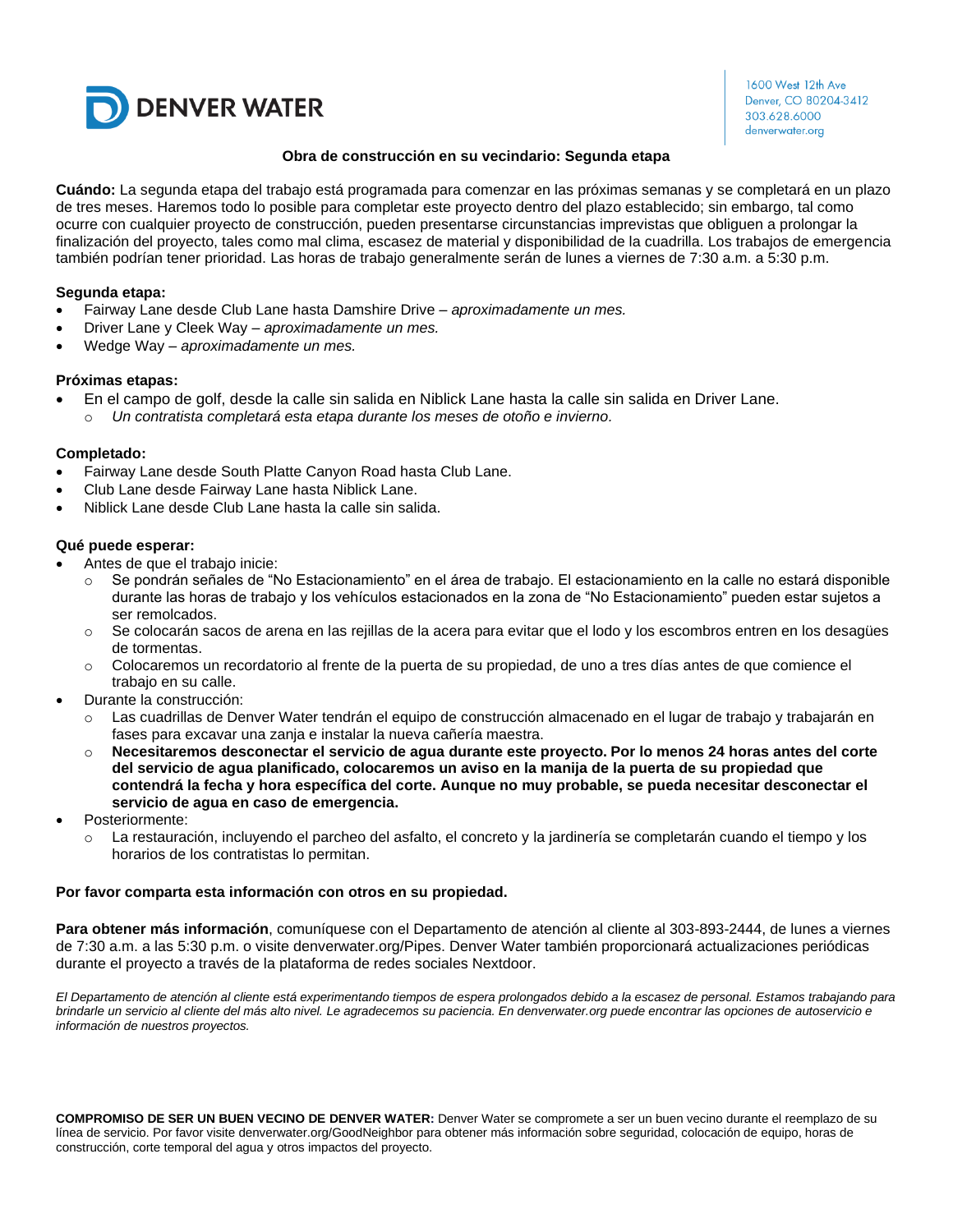# **UPCOMING WATER OUTAGE NOTICE**

As a part of construction work in this area, Denver Water will need to shut off your water. You will be notified in advance of any expected interruptions in water service; however, unexpected water outages may occur.

- We will provide a reminder notice on the front door of your property one to three days before the project starts.
- We will provide a notice with the exact date and time of the planned water outage on the front door of your property at least 24 hours in advance of the planned water outage.

We understand water service is necessary for health and hygiene, especially during COVID-19. As always, we will make every effort to minimize the duration of this outage.

# **PRIOR TO THE OUTAGE:**

- 3 Complete morning routines that use water (e.g., making coffee, taking a shower, preparing bottles, filling water filters) prior to the outage.
- √ Consider reserving water in buckets, pots, etc. to fill your toilet tank for flushing.

# **DURING:**

- Do not use hot water, icemakers, sprinkler systems and appliances like dishwashers and washing machines. This is to prevent possible damage from non-hazardous debris that may enter your plumbing during the repairs.\*
- √ Only turn on a cold-water faucet periodically to check for running water, which will indicate work is complete.

# **AFTER:**

- $\checkmark$  Crews will flush the water mains once work is complete, which may cause discolored or cloudy water. This is an aesthetic issue only and is not harmful to your health.
- $\checkmark$  Run cold water, preferably from a bathtub or outdoor spigot (weather permitting), at full pressure until the water is clear. This will help flush out any debris that may have entered your plumbing during the repairs. Clean aerators in all faucets in your home.
- √ Please note, air may get trapped in building plumbing, especially on higher floors, so water may spurt briefly before returning to a full stream. For more details about what to expect and how to flush faucets, visit denverwater.org/Outage.

Please share this information with others at your property and keep this notice for reference as you prepare for the water outage.

# **QUESTIONS:**

- 3 For additional information about water service interruptions, please visit **denverwater.org/Outage.**
- 3 For general questions, please call Denver Water Customer Care: **303-893-2444, Monday-Friday, 7:30 a.m.-5:30 p.m.** or visit **denverwater.org/Pipes** for project updates.
- 3 For after-hours emergencies: 303-628-6801.

\* Debris can enter water lines for any number of reasons. Mineral deposits and other debris may dislodge from water mains as field crews temporarily shut off water service to customers during work, including replacing or repairing water mains, lines, hydrants and valves or while performing ordinary system operations. Denver Water is not responsible or liable for damage to your property resulting from pressure changes or stoppage of the flow of water.

**DENVER WATER**